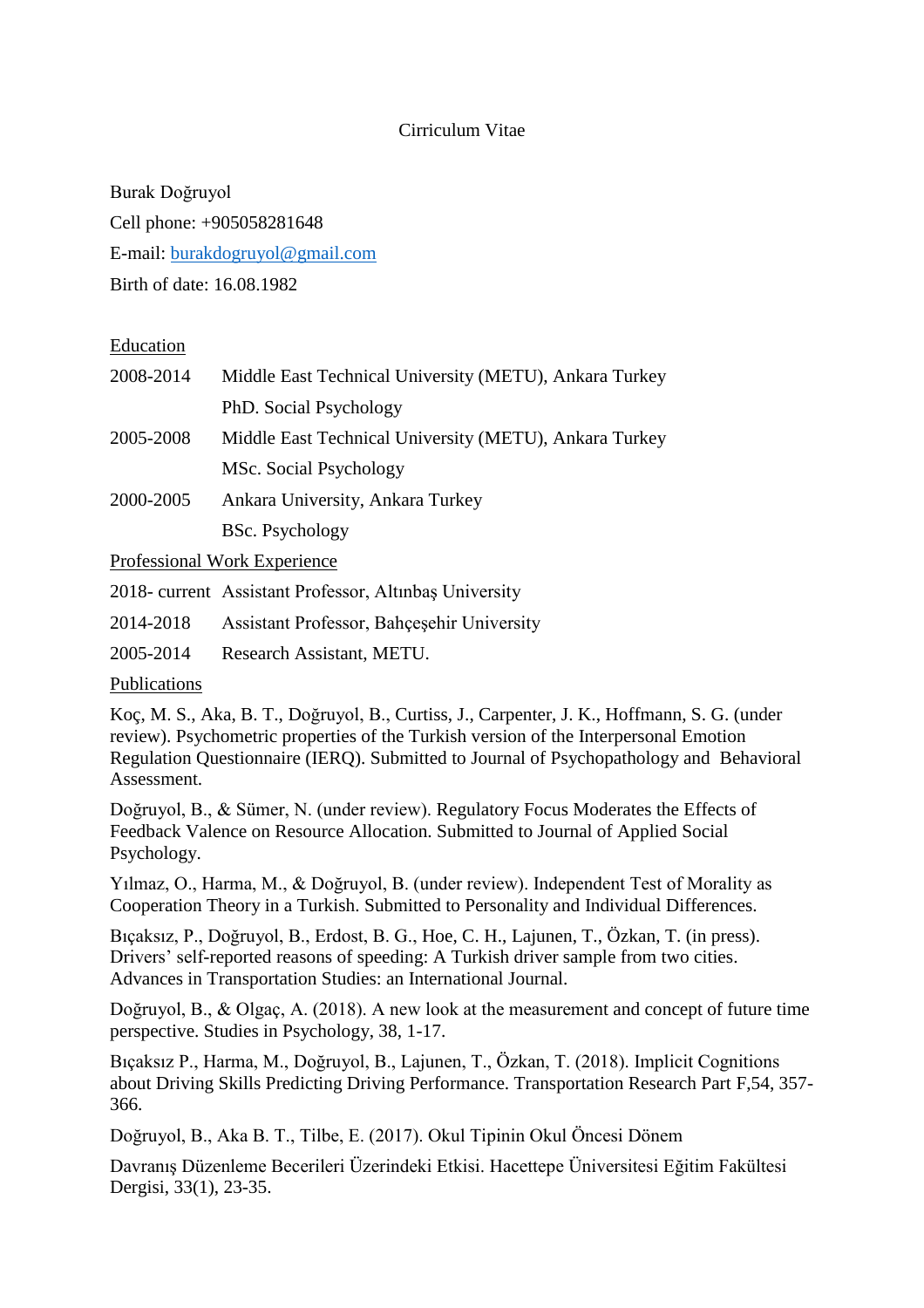Özkan, T., Lajunen, T., Doğruyol, B., Yıldırım, Z., and Çoymak, A. (2012). Motorcycle accidents, rider behavior, and psychological models. Accident Analysis and Prevention, 49, 124-132.

Selçuk, E., Günaydın, G., Sümer, N., Harma, M., Salman, S., Hazan, C., Doğruyol, B., Öztürk, A. (2010). Self-reported romantic attachment style predicts everyday maternal caregiving behavior at home. Journal of Research in Personality, 44, 544-549.

#### Oral Presentations and Posters

Doğruyol, B. (2017). Regulatory fit in the context of multiple goal-pursuit: The effect of feedback valence. Poster presentation at ICPS 2017 International Convention of Psychological Science in Vienna, Austria, 23-25 March.

Doğruyol, B. (2016). Depresyon ve kaygı semptomlarına motivasyonel süreçler perspektifinden bakış. Poster presentation at the 19th National Psychology Congress, in İzmir, Turkey, on 5-7 September.

Doğruyol, B., Harma, M., Bıçaksız, P., Özkan, T.,and Lajunen, T. (2012). Implicit vs. Explicit; Safety and Perceptual Motor Skills in Driving. Poster Presentation at The 5th International Conference on Traffic and Transport Psychology, in Gröningen, Netherlands, on 29-31 August.

Doğruyol, B., Biçaksız, P., Puvanachandra, P., Özkan, T., Hoe, C., Lajunen, T., Hyder, A. (2012). Why do we speed? Oral Presentation at 3th Road Safety Symposium, in Ankara, Turkey, on 16-18 May.

Doğruyol, B., & Harma, M. (2012). Association between attachment orientations and genral/domain specific motivations. Poster Presentations at the13th Annual Meeting of the Society for Personality and Social Psychology, in San Diego, USA, on 26-28 January.

Doğruyol, B., Biçaksız, P., Puvanachandra, P., Özkan, T., Hoe, C., Lajunen, T., Hyder, A. (2012). Why don't we fasten seatbelts? Poster Presentation at 3th Road Safety Symposium, in Ankara, Turkey, on 16-18 May.

Doğruyol, B. (2010). Can Regulatory Focuses be measured via Value Domains? Underlying Assumptions and Cultural Implications. Oral Presentation at 16th National Psychology Congress, in Mersin, Turkey, on 14-17 April.

Doğruyol, B. (2009). The Impact of Parental Control and Support on The Development of Chronic Self-Regulatory Focus. Oral Presentation at The 11th European Congress of Psychology (ECP), in Oslo, Norway, on 7-10 July.

Doğruyol, B. (2009). Investigation of Maternal Sensitivity and Child Attachment Security in Turkish Cultural Context. Oral Presentation at 6th Developmental Psychology Congress, in Ankara, Turkey, on 7-8 March.

Salman, S., Doğruyol, B., & Sümer, N. (2008). Anne Davranışları Sınıflandırma Setinin Türkiye Örnekleminde Değerlendirilmesi. Symposium presented at the 2nd Psychology Graduate Students Congress in Ilgaz, on June 26-29.

Salman, S., Doğruyol, B., & Sümer, N. (2008). Anne Davranışları Sınıflandırma Setinin Türkiye Örnekleminde Değerlendirilmesi. Symposium presented at the 2nd Psychology Graduate Students Congress in Ilgaz, on June 26-29.

Doğruyol, B., Sumer, N., & Harma, M. (2008). Divergent Perception of Psychological Control: Predicting Problem Behaviors from Parent and Child Reports. Poster presented at the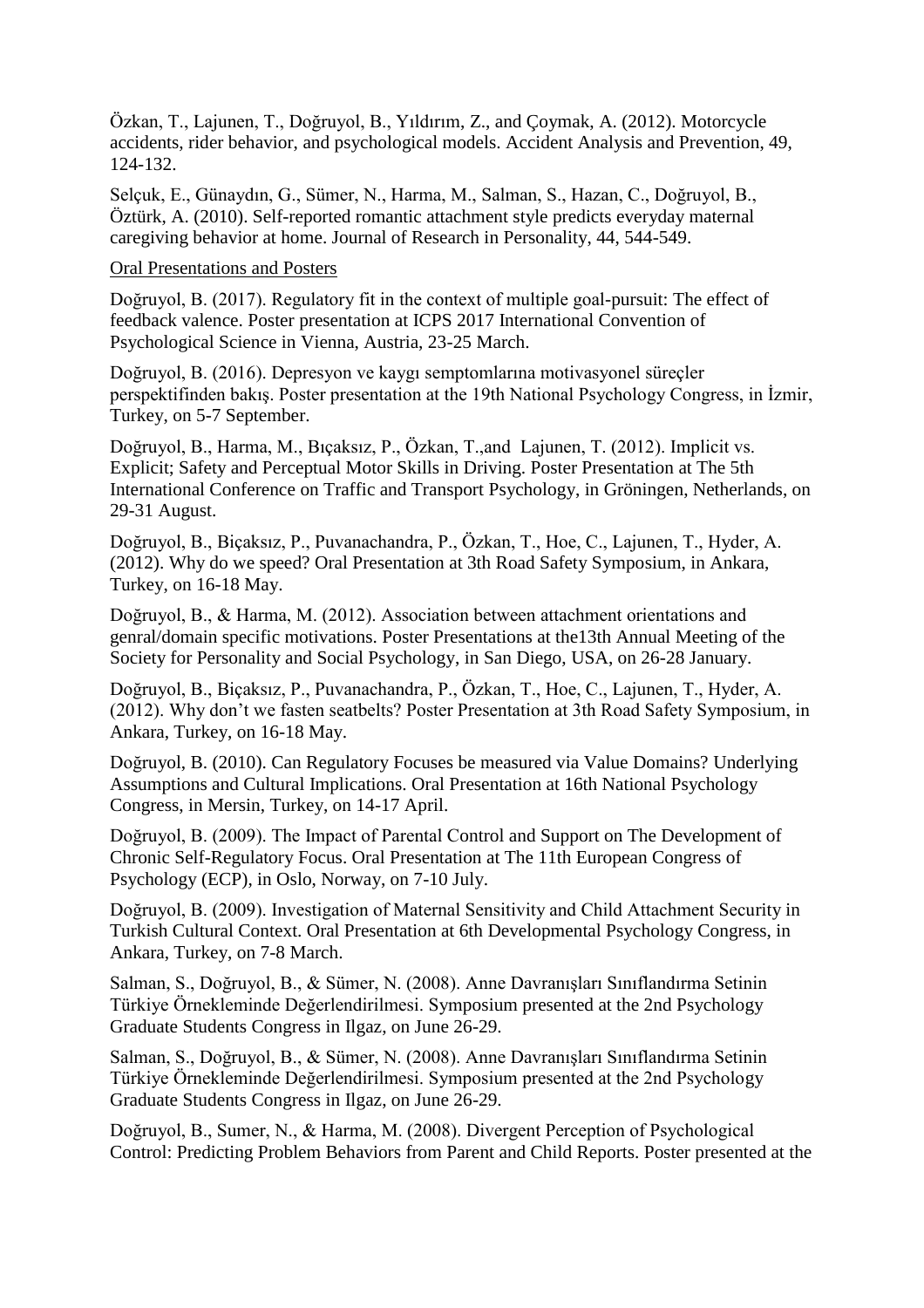20th Biennial Meeting of the International Society for the Study of Behavioural Development (ISSBD), in Würzburg, Germany, on July 13 - 17.

Salman, S., Selcuk, E., Berument, S. K., Sumer, N., & Doğruyol B. (2008). Caregiving Behavior Profiles in Turkish Culture. Poster presented at the 20th Biennial Meeting of the International Society for the Study of Behavioural Development (ISSBD), in Würzburg, Germany, on July 13 - 17.

Harma, M., Sumer, N., & Doğruyol B. (2008). The Impact of Interparental Conflict and Parental Behaviors on Child Adjustment: Testing the Direct Effects and Mediational Models. Poster presented at the 20th Biennial Meeting of the International Society for the Study of Behavioural Development (ISSBD), in Würzburg, Germany, on July 13 - 17.

Harma, M., & Doğruyol, B. (2008). Automaticity of Deactivation Strategies: An Examination of Secondary Strategies Focusing on Self-Referent Information Processing. Poster presented at the 15th National Psychology Congress, in İstanbul, on September 3-5.

Doğruyol, B. (2007). 21st Century Melodies from the Piper of Positivist Village: New Approach to Psychological Paradigm. Panelist at the 1st National Congress of the Graduate Students of Psychology, in İzmir, Turkey.

Doğruyol, B. (2007). Mirror, Mirror! Tell Me Whether There is a More Rational Approach than Positivism: Psychological Paradigm in Twenty First Century. Panelist at the 11st National Congress of the Students of Psychology, in İzmir, Turkey.

Coymak, A., & Doğruyol, B. (2007). Women Evils to Forbidden Fruit in Bloodshot Home: The Social Representations of Honor Killing and Chastity among Turkish Sample in Different Cities. Oral Presentation at National Congress of the Graduate Students in Social Sciences, in İstanbul, Turkey.

Coymak, A., & Doğruyol, B. (2007). Social Representations of "Laicism" and "Muslim" as Concepts of Multiple Identities among University Youth in Turkey. Oral Presentation at International Meeting of Young Psychologist, in Blagoevgrad, Bulgaria.

# Thesis

As, Gökçen (2018). The Mediating Effects of Intra and Interpersonal Emotion Regulation Strategies on the Relationship Between Social Support and Symptoms.

Olgaç, Ada (2018). The Mediating Role of Time Perspective on the Relationship Between Attachment Dimensions and Satisfaction.

Karabağır, Ece (2018). The Mediator Role of Self-presentation Tactics on the Relationship Between Regulatory Focus Orientations and Problematic Internet Use.

Özdem, Kübra (2018). The Relationship Between Mentalization Capacity and Depression.

Koç, Melisa Sevi (2017). The Adaptation Study of Interpersonal Emotion Regulation Questionnaire (IERQ) to Turkish Culture and Investigation of Psychometric Properties.

Aykan, Filiz (2017). Exploring the Effect of Different Types of God Perception on Mental Health and Altruism.

Ünal, Gökçe (2017). Burnout in Clinical Psychologists in Relation to Self-regulatory Modes and Passion.

Alpaydın, Nurcihan (2015). The impact of promotion and prevention foci on anxiety disorder symptoms.